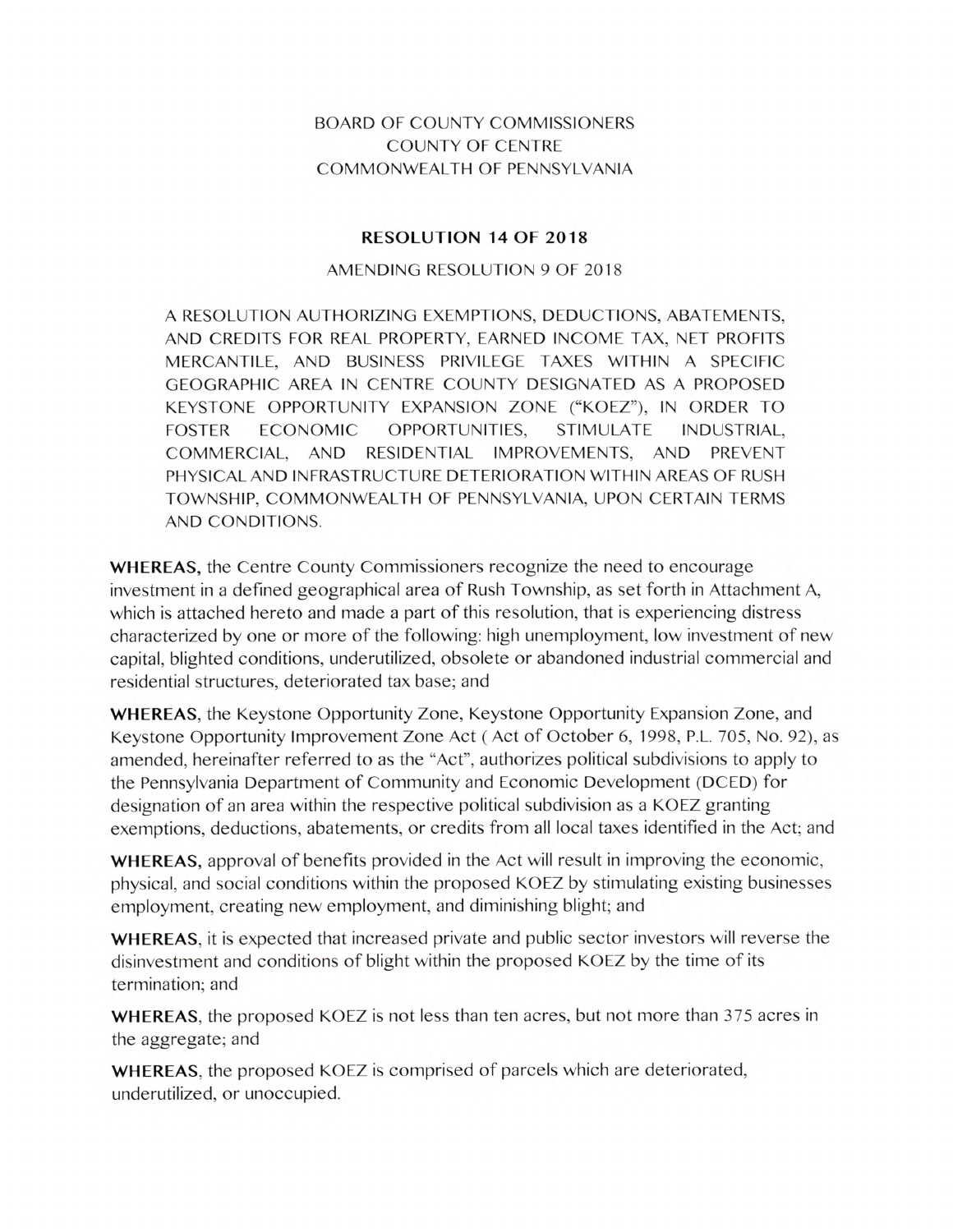**NOW THEREFORE, BE IT RESOLVED,** by the Centre County Board of Commissioners that effective as of September 11, 2018, contingent only upon DCED's approval of the application for the proposed new KOEZ, the following provisions shall apply:

- 1. Real Property Tax on the proposed KOEZ is 100% exempt in accordance with the provisions and limitations hereinafter set forth in accordance with the Act, such exception to begin on January 1, 2019 and to terminate on December 31, 2028.
- 2. The following shall be exempt, relative to the subject parcels/tract, for the term, and any extension thereof, of the KOEZ:
	- a. Business gross receipts tax for operations conducted by a Qualified Business within the expansion zone.
	- b. Business privilege tax and Business Occupancy Tax.
	- c. Tax on the earned income received by a resident of the expansion zone.
	- d. Tax on the net profits of a Qualified Business attributable to business activity conducted within the expansion zone.
	- e. Mercantile tax attributable to business activity by a Qualified Business conducted within the expansion zone.
	- f. Sales and Use tax for purchases exclusively used and consumed by the qualified business in the expansion zone.

Benefits to begin on January 1, 2019 and to end on December 31, 2028.

- The provisions of the Act not herein enumerated, shall, nevertheless, be incorporated as part of this Ordinance by reference.
- 4. This resolution shall be effective upon execution, conditioned upon the approval of application by DCED.

**ENACTED** by the Board of Commissioners of Centre County, Pennsylvania, this 11<sup>th</sup> day of September 2018.

**CENTRE COUNTY BOARD OF COMMISSIONERS** 

ENTRE COUNTY BOARD OF hael Pine, Chair  $\left(\frac{1}{2}\right)$ 

Higg<sub>ins</sub>, *Commissioner* 

Ven G. Dershem, Commissioner

**ATTEST:** 

Margaret N. Gray, Administrator